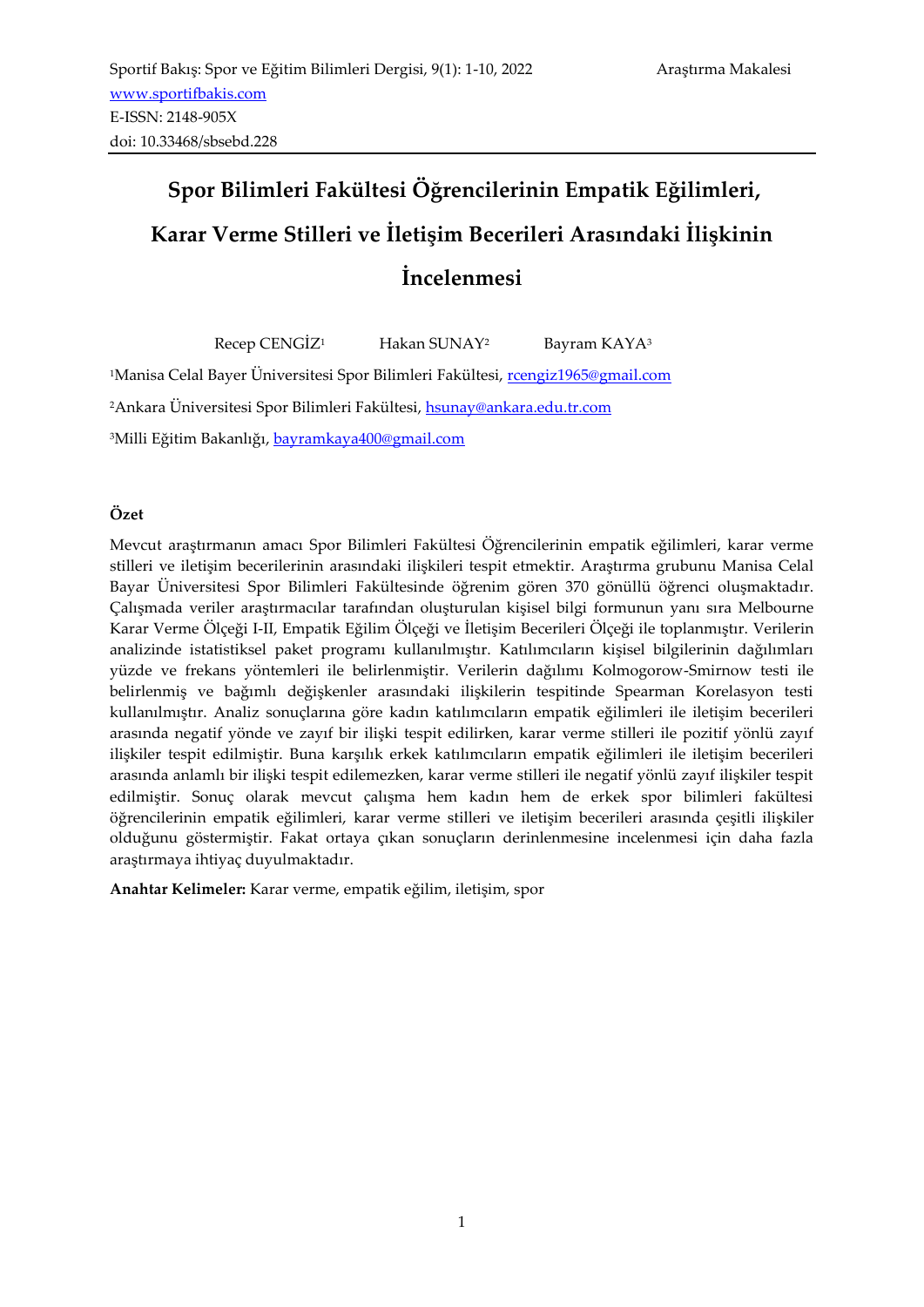# **Analyzing the Relationship Between Empathic Tendencies, Decision-Making Styles and Communication Skills of Faculty of Sport Sciences Students**

# **Abstract**

The aim of this study was to examine the relationship between the empathic tendency, decisionmaking styles and communication skills of university students in a sample of faculty of sport sciences. The study sample was consisted of 370 faculty of sport sciences students from Manisa Celal Bayar University. In the study, the data were collected with the Melbourne Decision-Making Scale I-II, Empathic Tendency Scale and Communication Skills Scale, as well as the personal information form designed by the researchers. Statistical package program was used in the analysis of the data. The distribution of the personal information of the participants was determined by percentage and frequency methods. The normality of the data was determined by the Kolmogorow-Smirnow test and the Spearman Correlation test was used to determine the relationships between the variables. According to analyzed results, a weak and negative relationship was found between the empathic tendencies of the female participants and their communication skills, while a weak but positive relationship was found with their decision-making styles. On the other hand, no significant relationship was found between the empathic tendencies of male participants and their communication skills however, weak negative correlations were found with their decision-making styles. As a conclusion, the present study showed that there were various relationships between the empathic tendencies, decision-making styles and communication skills of both male and female students of the faculty of sports sciences. However, more research is needed to examine the present results in depth.

**Keywords:** Decision making, empathic tendency, communication, sports

#### **SUMMARY**

**Introduction:** Decision making is deciding on the most appropriate option to achieve the final goals. Deniz (2011) defined decision making as deciding on the most appropriate option to achieve the final goals. When we examine the literature, it is seen that decision making is an important behavior for people. In this direction, Doğanay (2015) stated that decision making is one of the most important life skills to be learned. Decision-making style is the approach, reaction and action of the person in the decision-making situation (Phillips et al., 1985). Decision-making styles differ for every individual and have an important place in people's social and economic lives. Every decision we take in the face of the problems we face will shed light on reaching the right solution (Taşdelen, 2002; Balkıs, 2007; Pekdoğan, 2015). One of the situations that are thought to be important in the decision-making process is empathic tendencies. The term empathy is first encountered in the field of psychology in the writings of Heodore Lipps in 1987 (Dökmen, 2004) and in short, empathy; it is the way of understanding the feelings and thoughts of the other person by taking the role of the other person (Berkowitz, 1993). By making use of their past positive or negative experiences, individuals empathize in order to understand the perspective of the other people (Escalas & Stern, 2003). In order for the individual to understand the feelings of the others correctly, he must first recognize and understand his own feelings (Goleman, 2017). Rehber and Atici (2009) stated in their studies that the development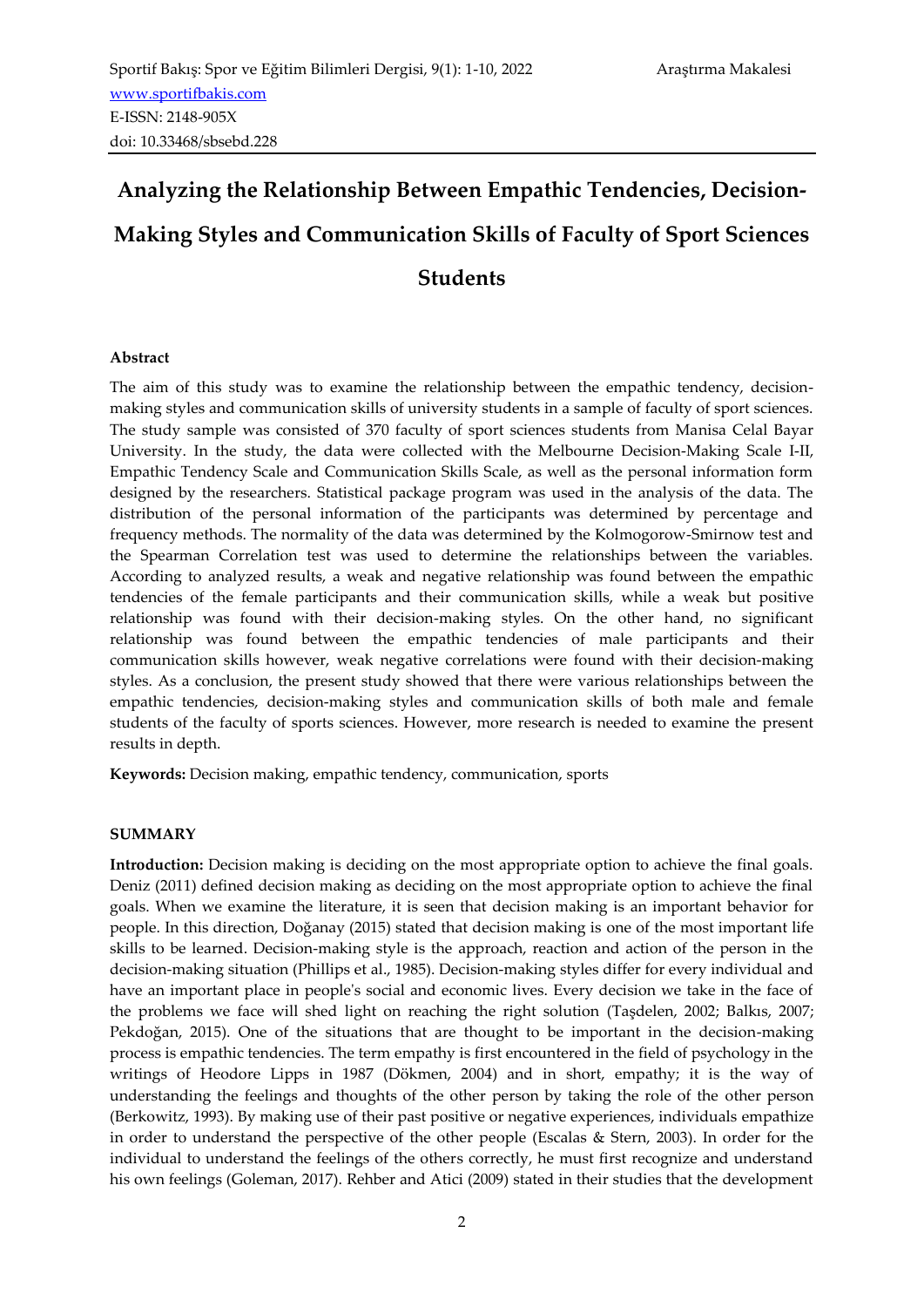of individuals' empathic tendency is related to how they can react to the events they encounter in their family and close environment. Communication is a special skill that enables people to know themselves and the society better and to establish better relations with the society (Yatkın, 2009). One of the most necessary skills for communication is empathy. For a good communication, it is necessary to understand people, to be able to meet their expectations and to empathize (Piji Küçük, 2011; Yiğiter et al., 2011; Tepeli, 2013). There are studies showing that people with high empathy tendencies may also have high decision-making styles. **Aim:** Considering that students of sports sciences will both be physical education and sports teachers in the Ministry of National Education and train athletes in sports-related institutions and organizations; It is important for them to have empathic tendecy to put themselves in the place of the other people, to have the ability to make quick and correct decisions due to the nature of sports, and to have good communication. Therefore, in the present study, the relationship between the empathic tendencies, decision-making styles and communication skills of the students of the faculty of sports sciences was examined. **Material and Method:** The study was designed as a correlational quantitative cross sectional study. The study sample was consisted of 370 faculty of sport sciences students from Manisa Celal Bayar University. In the study, the data were collected with the Melbourne Decision-Making Scale I-II, Empathic Tendency Scale and Communication Skills Scale, as well as the personal information form designed by the researchers. Statistical package program was used in the analysis of the data. The distribution of the personal information of the participants was determined by percentage and frequency methods. The normality of the data was determined by the Kolmogorow-Smirnow test and the Spearman Correlation test was used to determine the relationships between the variables. **Results:** According to analyzed results, a weak and negative relationship was found between the empathic tendencies of the female participants and their communication skills, while a weak but positive relationship was found with their decisionmaking styles. On the other hand, no significant relationship was found between the empathic tendencies of male participants and their communication skills however, weak negative correlations were found with their decision-making styles. As a conclusion, the present study showed that there were various relationships between the empathic tendencies, decision-making styles and communication skills of both male and female students of the faculty of sports sciences. As a conclusion more research is needed to examine the present results in depth.

# **1.GİRİŞ**

Karar vermek; bir ihtiyacın karşılanması amacıyla varılmak istenen hedefler, bilgilerin toplanarak değerlendirilip gerekli alternatif seçenekler oluşturularak en güzel seçeneğin tercih edilmesidir (Güçray, 2001). Deniz (2011), karar vermeyi nihai hedeflere ulaşmak için seçeneklerden en uygun olanda karar kılma şeklinde tanımlamıştır. Literatürü incelediğimizde karar vermenin insanlar için önemli olan bir davranış olduğu görülmektedir. Bu doğrultuda Doğanay (2015), karar vermenin öğrenilmesi gereken en önemli yaşam becerisi olduğunu belirtmiştir. Karar verme stili, karar verme durumunda kişinin yaklaşımı, tepki ve eylemlerde bulunduğu duruma denir (Phillips ve ark., 1985). Karar verme stillerini bilişsel yönden ele alan araştırmacılar; seçim, anlama, yaratıcı problem çözme, uzlaşma, sonucu değerlendirme, doğru seçim, güvenirlik, kararlılık ve bağlanma şeklinde bahsetmişlerdir (Deniz, 2004). Karar verme stilleri bireyden bireye farklılık göstermektedir ve insanların sosyal ve ekonomik yaşamlarında önemli bir yere sahiptir. Karşımıza çıkan sorunlar karşısında aldığımız her karar doğru çözüme ulaşmada bizlere ışık tutacaktır (Taşdelen, 2002; Balkıs, 2007; Pekdoğan, 2015; Işık ve Cengiz, 2018). Karar verme stilleri; öğrenilmiş alışkanlıklardır, toplanan bilgiler ve düşünülebilen çeşitli alternatif durumlardır (Scott ve Bruce, 1995).

Karar verme aşamasında önemli olduğu düşünülen durumlardan biri de empatik eğilimlerdir. Empati terimine psikoloji alanında ilk olarak 1987 yılında Heodore Lipps'in yazılarında rastlanmaktadır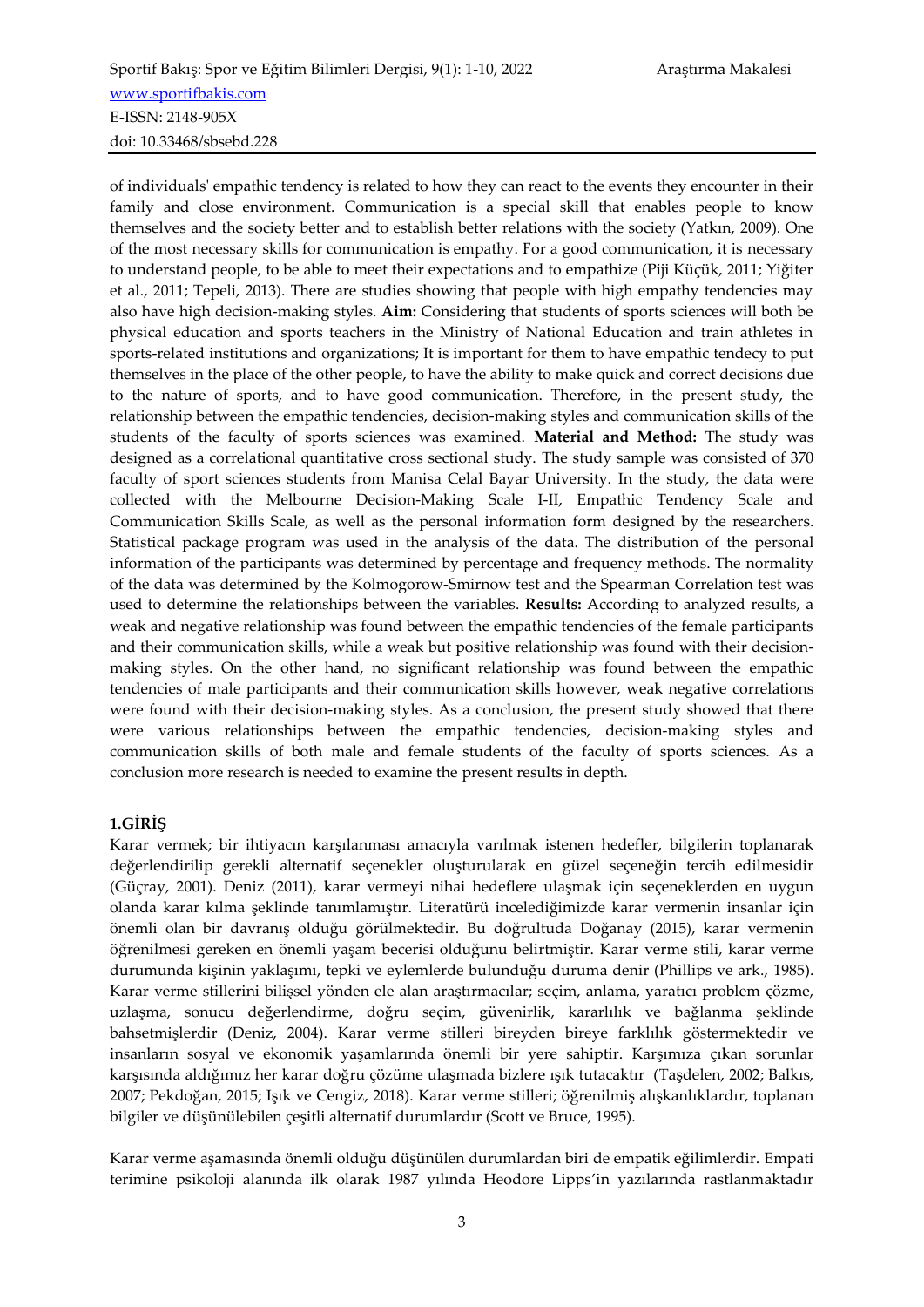(Dökmen, 2004) ve kısaca empati; kişinin karşısındakinin rolüne girerek onun duygu ve düşüncelerini anlama biçimidir (Berkowitz, 1993; Saygılı ve ark., 2015). Empati kurma; bireyin karşısındakinin duygularını doğru anlayıp ona tekrar doğru aktarabilme sürecidir. Bireyler geçmişteki olumlu veya olumsuz tecrübelerinden yararlanarak karşısındakinin bakış açısını anlayabilmek için empati kurarlar (Escalas ve Stern, 2003). Bireyin karşısındakinin duygularını doğru anlayabilmesi için de ilk olarak kendi duygularını tanıması ve anlaması gerekir (Goleman, 2017). Rehber ve Atıcı (2009) çalışmalarında bireylerin empatik yeteneğinin gelişmesinde aile ve yakın çevresinde karşılaştığı olaylar karşısında nasıl tepki verebileceği ile ilgili olduğunu belirtmişlerdir. Empatinin duygusal boyutunu oluşturan empatik eğilim ise doğuştan gelen bir kişilik özelliğidir. Empatik eğilimde kişilik değişimi ve tutum gelişimi söz konusudur ve bu özelliklerinden dolayı değiştirilmesi çok zordur (Katman, 2010; Özcan, 2012).

İletişim insanların kendilerini ve toplumu daha iyi tanıyabilmesi, toplum ile daha iyi ilişkiler kurabilmesini sağlayan özel bir beceridir (Yatkın, 2009). Erdoğan (1994) iletişimi insanların birbiriyle bilgi alışverişi amacıyla oluşturdukları ilişki şeklinde tanımlamıştır. Cüceloğlu (2013)'na göre alıcıdan gelebilen her türlü ses, görüntü, gürültü iletişim süreci içinde yer alır. Fakat doğru ve eksizsiz bir iletişimin gerçekleşmesi için gönderilen düşünce, inanç, davranış ve duyguların alıcı tarafından istenilen şekilde anlaşılıp yorumlanmasına bağlıdır (Lunenburg, 1991). Dökmen (2004) iletişimi; kitle iletişimi, örgüt içi iletişim, kişi içi iletişim ve kişiler arası iletişim olmak üzere dört türde incelemiştir.

İletişim için en gerekli becerilerinden biri de empati kurmaktır. İyi bir iletişim için insanı anlamak ve beklentilerini karşılayabilmek ve empati kurmak gerekir (Piji Küçük, 2011; Yiğiter ve ark., 2011; Tepeli, 2013). Empati eğilimi yüksek olan kişilerin karar verme stillerinin de yüksek olabileceğini gösteren çalışmalar mevcuttur. Kıratlı (2015) ''Tenis hakemlerinin karar verme stilleri ve empatik eğilim düzeylerinin karşılaştırmalı olarak değerlendirilmesi'' adındaki doktora tezinde hakemlerin empatik eğilimlerinin yükseldikçe karar verme sürecinde dikkatli karar verme stili kullanma düzeylerinin arttığını belirtmiştir.

Spor bilimleri öğrencilerinin gerek milli eğitim bakanlığında beden eğitimi ve spor öğretmenliği yapacak olmaları gerekse de sporla ilgili kurum ve kuruluşlarda sporcu yetiştirecekleri düşünüldüğünde; karşısındakinin yerine kendilerini koyabilecekleri empati yeteneklerinin olması, sporun doğası gereği hızlı ve doğru karar verebilme yetilerine sahip olmaları ve de iyi bir iletişime haiz olmaları önem arz etmektedir. Dolayısıyla mevcut çalışmada spor bilimleri fakültesi öğrencilerinin empatik eğilimleri, karar verme stilleri ve iletişim becerileri arasındaki ilişki incelenmiştir.

# **2. MATERYAL METOT**

#### *2.1. Çalışma Deseni ve Katılımcılar*

Araştırma nicel araştırma tekniklerinden ilişkisel tarama modeline göre desenlenmiştir. Araştırmanın evrenini Manisa Celal Bayar Üniversitesi Spor Bilimleri Fakültesi öğrencileri oluştururken, çalışma grubunu ise evren içerisinden tesadüfi örnekleme yöntemine göre belirlenmiş 370 öğrenci oluşturmaktadır. Katılım gönüllülük esasında gerçekleşmiş ve katılımcılardan bilgilendirilmiş gönüllü onam formu alınmıştır.

#### *2.2. Veri Toplama Araçları*

# *2.2.1. Empatik Eğilim Ölçeği*

Orijinal ölçek Dökmen tarafından 1988 yılında Türkçe olarak geliştirilmiştir. Ölçeğin amacı amacı kişilerin günlük yaşamında empati kurma eğilimlerini ölçmektir. Ölçek 20 madde ve tek faktörden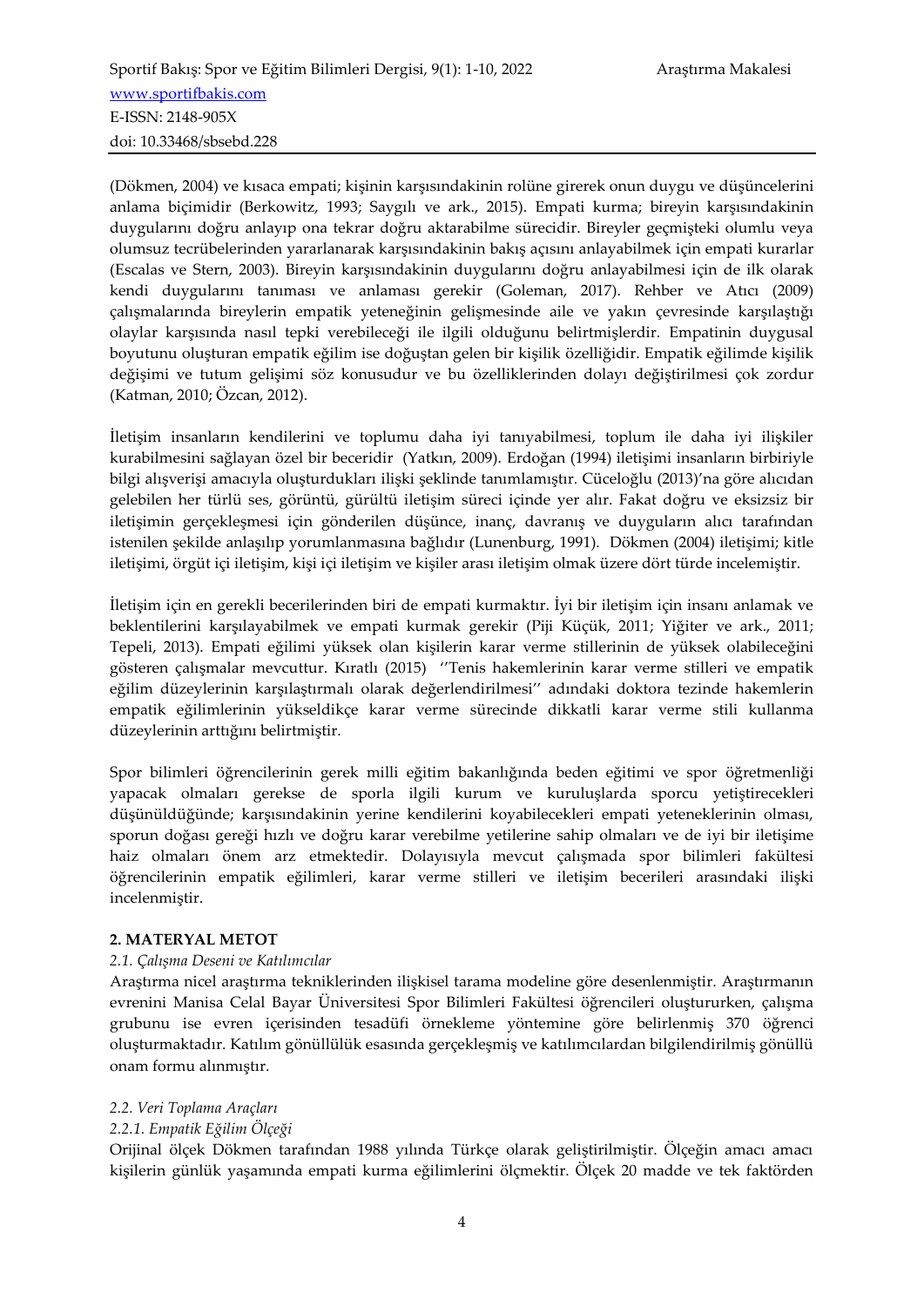oluşmaktadır. Ölçeğe verilen cevaplar 5' li Likert tipi derecelendirme ölçeği üzerinden değerlendirilmektedir. Maddelerden 8 tanesi negatif yönlüdür ve ters kodlanmaktadır (Dökmen, 1988).

### *2.2.2. Melbourne Karar Verme Ölçeği*

Orijinal Ölçek Mann ve diğerleri tarafından 1997 yılında İngilizce olarak geliştirilmiştir. Ölçeğin Türkçe uyarlama çalışması Deniz (2004) tarafından yapılmıştır. Ölçek 22 madde ve 2 kısımdan oluşmaktadır. Birinci kısım bireylerin karar vermede özsaygı düzeyini ölçerken, ikinci kısım toplam 4 alt boyuttan oluşmakta ve bireylerin karar verme stillerini ölçmektedir. Puanların yüksekliği ilgili karar verme stilinin kullanıldığına işaret etmektedir. Melbourne Karar Verme Ölçeğine verilen cevaplar "Doğru, Bazen, Doğru Değil" şeklinde 3'lü Likert tipi derecelendirme ölçeği üzerinden değerlendirilmektedir (Deniz 2004).

#### *2.2.3. İletişim Becerileri Ölçeği*

Orijinal ölçek Korkut Owen ve Bugay tarafından 2014 yılında Türkçe olarak geliştirilmiştir. Ölçek 25 madde ve "İletişim ilkeleri ve temel beceriler", "Kendini ifade etme", "Etkin dinleme ve sözel olmayan iletişim" ve "İletişim kurmaya isteklilik" şeklinde 4 faktörden oluşmaktadır. Ölçeğe verilen cevaplar 5' li Likert tipi derecelendirme ölçeği üzerinden değerlendirilmektedir ve ölçekten alınan yüksek puan bireyin iletişim becerilerinin gelişmiş olduğu yönünde değerlendirilebilir (Korkut Owen ve Bugay, 2014).

#### *2.3. Verilerin Analizi*

Çalışmada veriler SPSS 23 paket program ile çözümlenmiştir. Katılımcıların kişisel bilgilerinin dağılımları yüzde ve frekans gibi tanımlayıcı istatistiksel yöntemlerle incelenmiştir. Verilerin dağılımı Kolmogorow—Smirnow testi ile değerlendirilmiştir. Çalışmada bağımlı değişkenler arasındaki olası ilişkiler 95% güven aralığında ( $\alpha$ = 0.05) Spearman Korelasyon analizi ile test edilmiştir. İlişkinin boyutunun daha detaylı anlaşılabilmesi için korelasyon testleri kadın ve erkek katılımcılar için ayrı ayrı yapılmıştır.

#### **3. BULGULAR**

#### **Tablo 1.** Katılımcıların kişisel bilgilerinin dağılımları

| <b>Kişisel Bilgiler</b> | Alt Bilgiler       | Frekans(f) | Yüzde $(\%)$<br>59.2 |  |  |
|-------------------------|--------------------|------------|----------------------|--|--|
| Yaş                     | 18-21 Yaş          | 219        |                      |  |  |
|                         | 22-26 Yaş          | 151        | 40.8                 |  |  |
| Cinsiyet                | Kadın              | 98         | 26.5                 |  |  |
|                         | Erkek              | 272        | 73.5                 |  |  |
| Sinif                   | 1.Sinif            | 112        | 30.3                 |  |  |
|                         | 2.5 <sub>nnf</sub> | 130        | 35.1                 |  |  |
|                         | 3.Sinif            | 85         | 23.0                 |  |  |
|                         | 4.Sinif            | 43         | 11.6                 |  |  |
| <b>Aktif Sporcu</b>     | Evet               | 97         | 26.2                 |  |  |
|                         | Hayır              | 273        | 73.8                 |  |  |
| <b>Bölüm</b>            | Öğretmenlik        | 86         | 23.2                 |  |  |
|                         | Antrenörlük        | 109        | 29.5                 |  |  |
|                         | Yöneticilik        | 93         | 25.1                 |  |  |
|                         | Rekreasyon         | 82         | 22.2                 |  |  |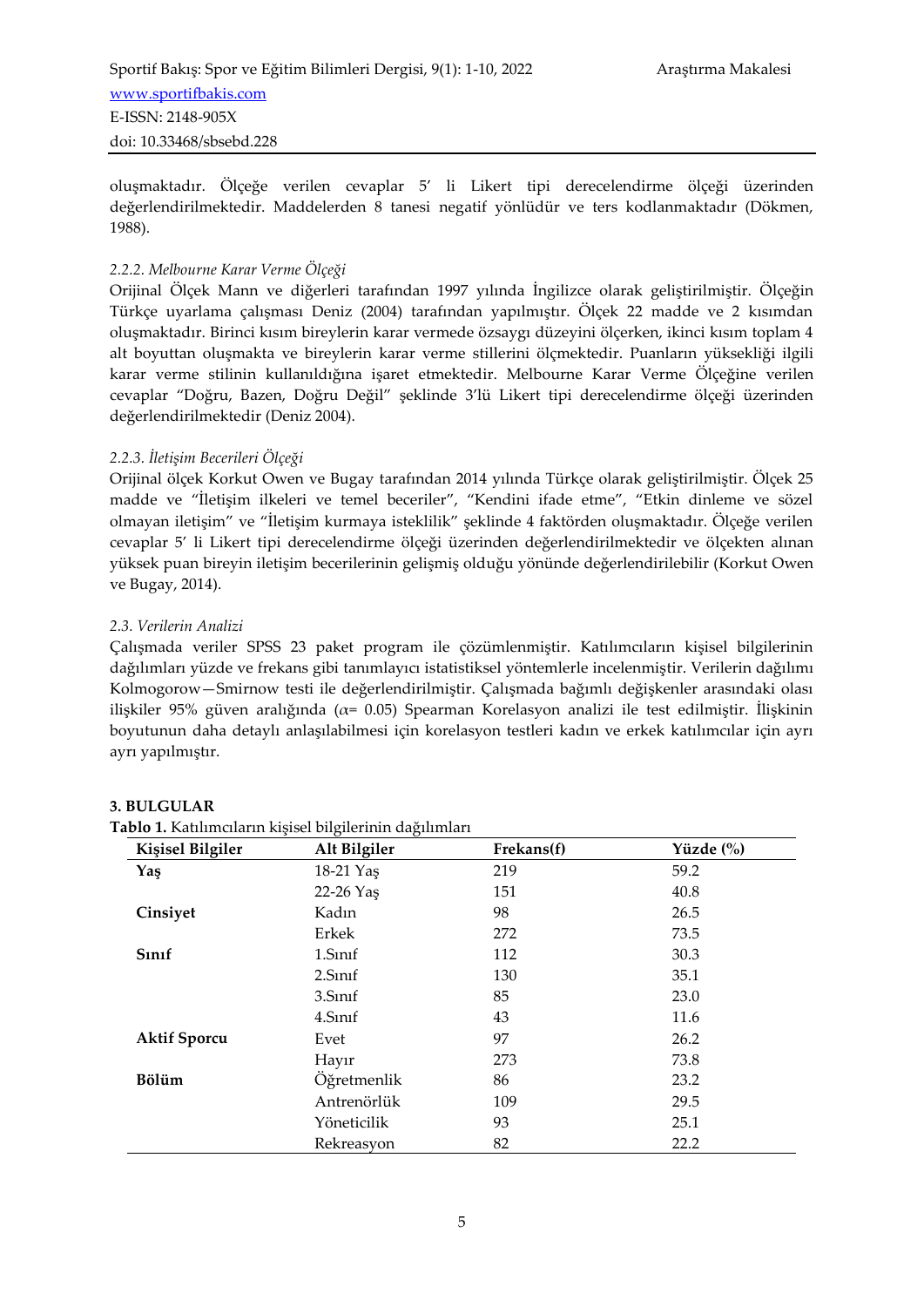Tanımlayıcı analiz sonuçlarına göre katılımcıların 59.2%' si 18-21 yaş aralığında, 73.5%' si erkek 30.3%' si 1. Sınıf öğrencisi, 26.2%' si aktif sporcu ve 23.2%' si beden eğitimi ve spor öğretmenliği bölümü öğrencisidir.

| Ölçek alt boyutları                     | Kolmogorov-Smirnow |     |  |  |  |
|-----------------------------------------|--------------------|-----|--|--|--|
|                                         | Test Değeri        | p   |  |  |  |
| Empatik eğilim                          | .127               | .00 |  |  |  |
| İletişim ilkeleri ve temel beceriler    | .108               | .00 |  |  |  |
| Kendini ifade etme                      | .131               | .00 |  |  |  |
| Etkin dinleme ve sözel olmayan iletişim | .072               | .00 |  |  |  |
| İletişim kurmaya isteklilik             | .082               | .00 |  |  |  |
| Karar vermede özsaygı                   | .139               | .00 |  |  |  |
| Dikkatli karar verme                    | .151               | .00 |  |  |  |
| Kaçıngan karar verme                    | .131               | .00 |  |  |  |
| Erteleyici karar verme                  | .128               | .00 |  |  |  |
| Panik karar verme                       | .160               | .00 |  |  |  |

#### **Tablo 2.** Kolmogorow-Smirnow normallik test sonuçları

Tek örneklem Kolmogorow-Smirnow test sonuçlarına göre veriler normal bir dağılıma sahip değildir.

|    |                             |           | 2        | 3        | 4         | 5        | 6        | 7        | 8        | 9        | 10       |
|----|-----------------------------|-----------|----------|----------|-----------|----------|----------|----------|----------|----------|----------|
|    | Empatik eğilim              |           | $-0.024$ | $-0.045$ | 0.085     | $-133*$  | $.130*$  | $.202**$ | 0.016    | 0.095    | $.128*$  |
| 2  | İletişim ilkeleri ve TB     | 0.055     | 1        | 0.104    | $.168**$  | 0.002    | 0.028    | $-0.075$ | $-.130*$ | $.165**$ | 0.069    |
| 3  | Kendini ifade etme          | 0.016     | $-0.014$ |          | $.173**$  | $-0.099$ | 0.055    | 0.022    | 0.026    | 0.01     | $-0.004$ |
| 4  | Etkin dinleme ve SOI        | 0.028     | $.212*$  | 0.08     |           | $.207**$ | $-0.074$ | 0.041    | $-0.039$ | 0.035    | 0.061    |
| 5  | Iletişim kurmaya isteklilik | $-0.054$  | 0.075    | $-0.142$ | $.221*$   | 1        | 0.015    | 0.064    | $-0.031$ | $-0.018$ | $-128*$  |
| 6  | Karar vermede özsaygı       | $-.297**$ | $-0.006$ | $-0.056$ | $-.279**$ | $-0.046$ | 1        | 0.093    | 0.048    | $-0.023$ | 0.079    |
|    | Dikkatli karar verme        | $-.278**$ | $-0.117$ | $-0.012$ | $-.225*$  | $-0.071$ | $.351**$ |          | $.221**$ | $.220**$ | 0.059    |
| 8  | Kaçıngan karar verme        | $-0.169$  | 0.032    | $-0.085$ | $-0.062$  | 0.027    | 0.13     | $.333**$ | 1        | 0.066    | $.331**$ |
| 9  | Ertelevici karar verme      | $-.235*$  | 0.068    | 0.059    | $-0.043$  | 0.129    | 0.111    | $.329**$ | .379**   | 1        | $.208**$ |
| 10 | Panik karar verme           | $-0.042$  | $.223*$  | 0.036    | 0.099     | $-0.06$  | $-0.059$ | 0.182    | 0.062    | 0.014    | 1        |

*Kadın ve erkek katılımcılar için ayrı ayrı analiz yapılmıştır. Tablonun üst kısmındaki sonuçlar kadın katılımcılar için (N=98) alt tarafındaki sonuçlar erkek katılımcılar (N=272) içindir. \*p<0.05. \*\*p<0.01*

Spearman Korelasyon test sonuçlarına göre kadın katılımcıların empatik eğilimleri ile iletişim becerileri arasında iletişim kurmaya isteklilik alt boyutu ile negatif yönde ve zayıf (r=-.133) bir ilişki varken, karar verme stilleri ile karar vermede öz saygı (r=.130), dikkatli karar verme (r=.202) ve panik karar verme (r=.128) alt boyutları ile pozitif yönlü zayıf ilişkiler vardır. Buna karşılık erkek katılımcıların empatik eğilimleri ile iletişim becerileri arasında anlamlı bir ilişki tespit edilemezken, karar verme stilleri ile karar vermede özsaygı (r=-.297), dikkatli karar verme (r=-.278) ve erteleyici karar verme (r=-.235) arasında negatif yönlü zayıf ilişkiler vardır.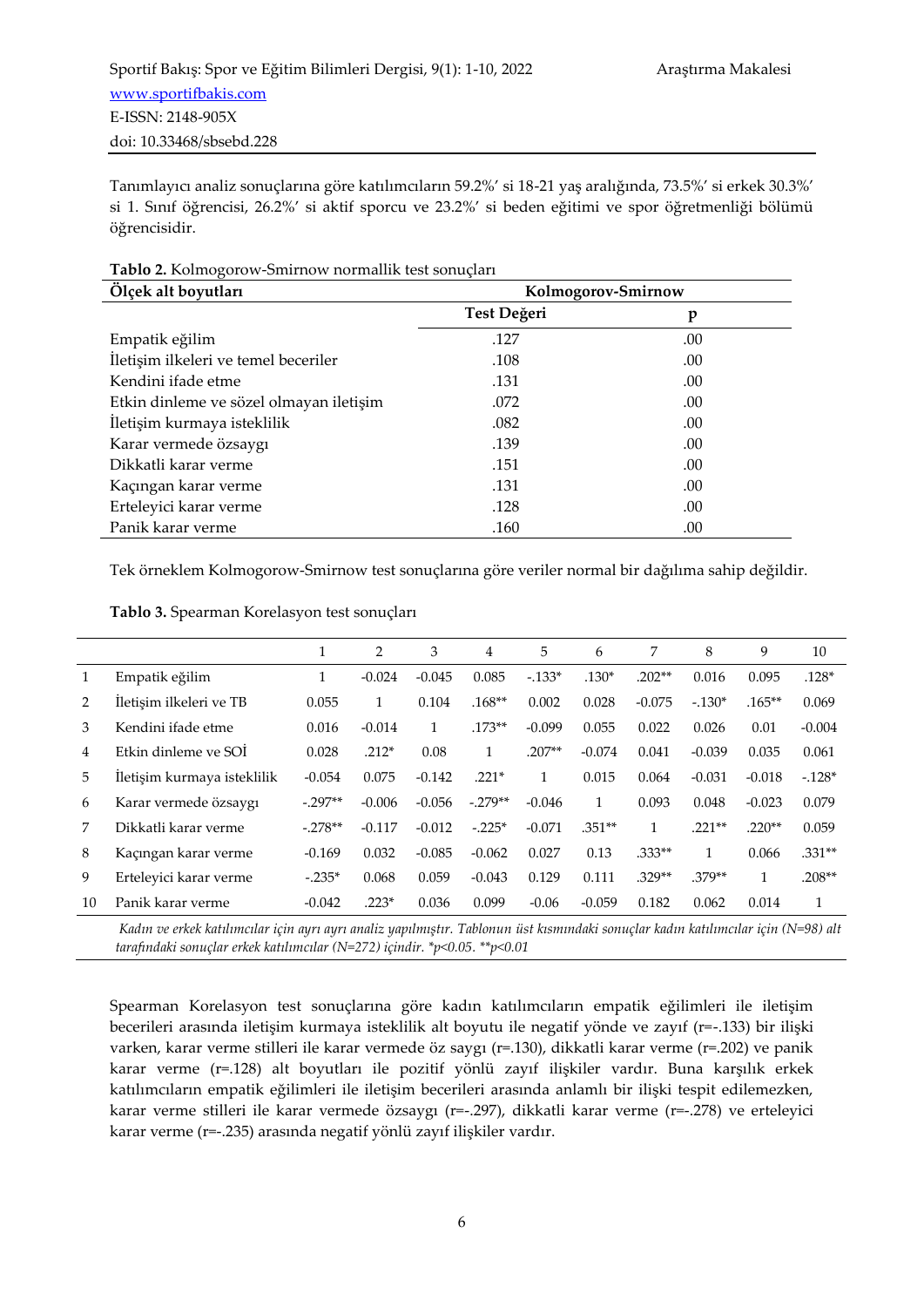#### **4.TARTIŞMA VE SONUÇ**

Mevcut çalışma üniversite öğrencilerinin empatik eğilimleri, karar verme stilleri ve iletişim becerileri arasındaki ilişkinin spor bilimleri fakültesi öğrencileri örnekleminde incelenmesini amaçlamaktadır. Analiz sonuçları incelendiğinde kadın katılımcıların empatik eğilimleri ile karar verme stilleri arasında pozitif ilişkiler tespit edilmiştir. Buna göre kadın katılımcılarda empatik eğilim arttıkça karar vermede öz saygı, dikkatli karar verme ve panik karar verme de artmaktadır. Erkek öğrencilerde ise empatik eğilim ile karar verme stilleri arasında negatif ilişkiler tespit edilmiştir. Buna göre erkek katılımcılarda empatik eğilim arttıkça karar vermede öz saygı, dikkatli karar verme ve erteleyici karar verme azalmaktadır. Litearatürde üniversite öğrencilerinde empatik eğilim ile karar verme stilleri arasındaki ilişkiyi cinsiyet bağlamında ayrı ayrı analiz eden çalışmaların azlığı göze çarpmaktadır. Alanda yapılan çalışmalar incelendiğinde Gül (2019, s.61) çalışmasında spor bilimleri fakültesi öğrencilerinin, empatik eğilim ve karar verme stilleri arasında pozitif yönde ilişkiler olduğu bulgusuna ulaşmıştır. Kıratlı ve İkizler (2021) ise çalışmalarında tenis hakemlerinin empatik eğilimleri ile dikkatli karar verme arasında pozitif yönlü yüksek bir ilişki tespit ederken; empatik eğilimleri ile karar vermede öz saygı arasında pozitif yönlü çok yüksek seviyede bir ilişki tespit etmişlerdir. Yavuz Eroğlu (2018, s.61) ise farklı branşlardaki hakemlerin empatik eğilimleri ile karar vermede öz saygı ve dikkatli karar verme ile pozitif, kaçıngan karar verme, erteleyici karar verme ve panik karar verme arasında negatif ilişkiler tespit etmiştir. Mevcut çalışma bulguları literatür kapsamında değerlendirildiğinde spor bilimleri fakültesi öğrencilerinin empatik eğilimleri ile karar verme stilleri arasında çeşitli ilişkilerin olduğu fakat ortaya çıkan farklı sonuçların nedenlerinin katılımcıların algı farklılıklarından kaynaklanan ön yargılarının bir neticesi olduğu düşünülmektedir.

Mevcut çalışmanın bulguları incelendiğinde kadın katılımcıların empatik eğilimleri ile iletişim becerileri arasında negatif yönde bir ilişki olduğu anlaşılmaktadır. Buna göre kadınlarda empatik eğilim arttıkça iletişim kurmaya isteklilik azalmaktadır. Erkek katılımcıların ise empatik eğilimleri ile iletişim becerileri arasında anlamlı bir ilişki yoktur. Alanda yapılan güncel çalışmalar incelendiğinde Mutlu ve ark. (2014) tenisçi üniversite öğrencilerinin empatik eğilimleri ile iletişim becerileri arasında pozitif bir ilişki olduğunu belirtmiştir. Günönü Kurt (2019, s.83) sınıf öğretmeni adaylarının empatik eğilimleri toplam puanı ile iletişim becerileri toplam puanı arasında pozitif bir ilişki tespit etmiştir. Öğüt ve ark. (2022)' da çalışmalarında sağlık çalışanlarında empatik eğilim arttıkça iletişim becerisinin arttığını ifade etmiştir. Araştırmacılara göre empatik eğilim psikoloji, psikiyatri ve eğitim gibi alanlarda etkin iletişim için önemli bir beceridir (Uludemir ve Özerk, 2021) ve güncel çalışmalar empatik eğilim ile iletişim becerisinin pozitif yönlü ilişkili olduğunu göstermiştir. Dolayısıyla mevcut çalışmada ortaya çıkan sonucun literatürle uyumlu olmadığı ifade edilebilir ve farklı çalışmalarla durumun incelenmesinde fayda olduğu söylenebilir.

Analiz sonuçları incelendiğinde hem kadın hem de erkek katılımcıların karar verme stilleri ile iletişim becerileri arasında pozitif ve negatif ilişkiler vardır. Buna göre kadınlarda iletişim ilkeleri ve temel beceriler arttıkça kaçıngan karar verme azalmakta fakat erteleyici karar verme artmaktadır. Benzer şekilde iletişim kurmaya isteklilik arttıkça panik karar verme azalmaktadır. Erkek katılımcılarda ise iletişim ilkeleri ve temel beceriler arttıkça panik karar verme de artmaktadır. Ayrıca iletişim kurmaya isteklilik artarken karar vermede özsaygı ve dikkatli karar verme azalmaktadır. Literatür incelendiğinde Tekin (2018, s.45) okul müdürlerinin karar verme stilleri ile iletişim becerileri arasında anlamlı bir ilişki olduğu ve iletişim becerilerinin karar verme stillerini yüksek düzeyde etkilediği sonucuna ulaşmıştır.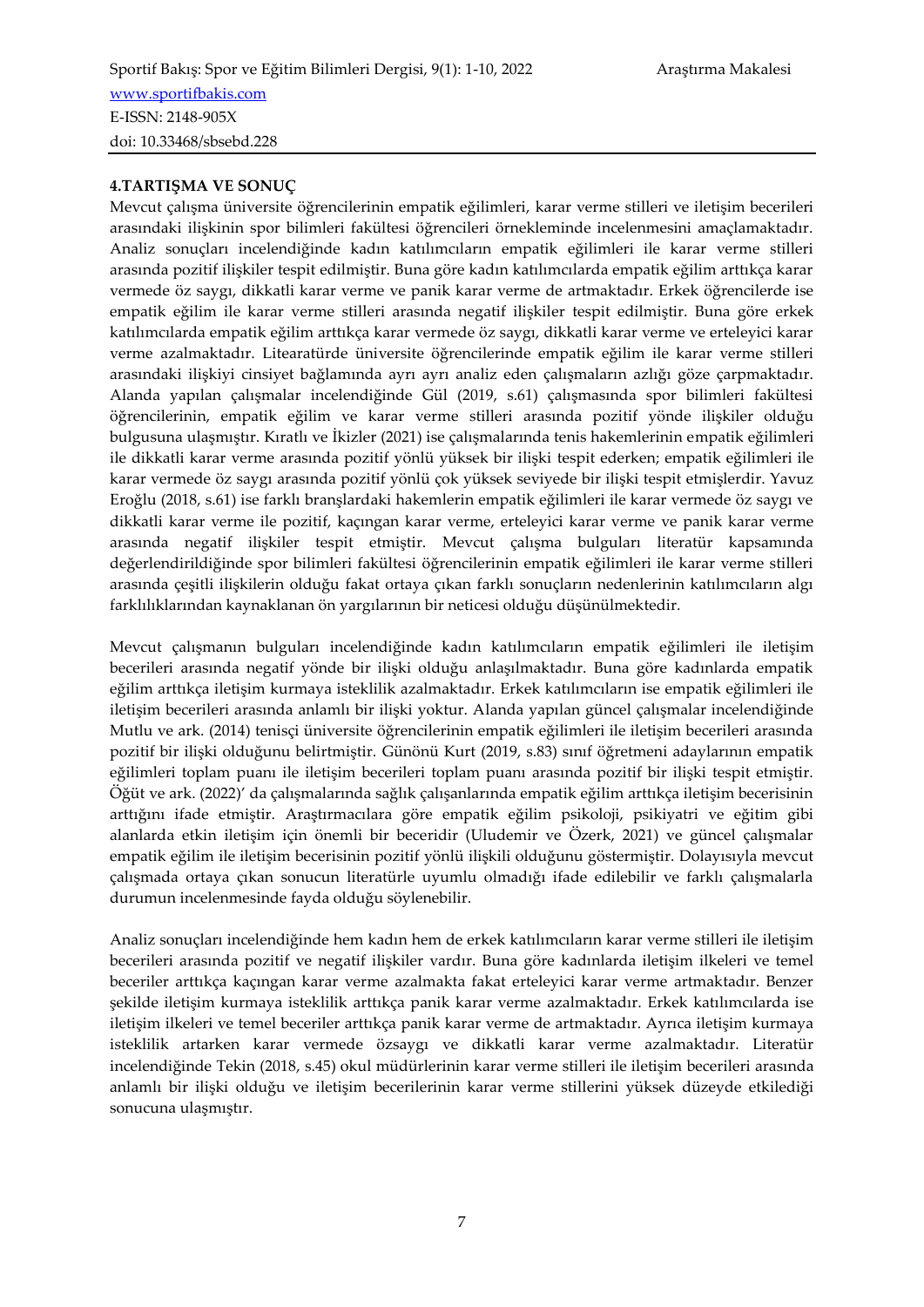### **5. ÖNERİLER**

Mevcut çalışmada her ne kadar spor bilimleri fakültesi öğrencilerinin empatik eğilimleri, karar verme stilleri ve iletişim becerileri arasında çeşitli ilişkiler tespit edilmiş olsa da çalışma deseni, veri toplama araçları ve katılımcılardan kaynaklanan çeşitli sınırlıklara sahiptir. Öncelikle çalışma ilişkisel tarama desenine göre tasarlanmış ve sadece kavramlar arası ilişki incelenmiştir. Dolayısıyla ileride yapılacak çalışmalarda fark testleri ile kavramlar arasındaki farklılıklar incelenebilir. Çalışma nicel bir çalışmadır ve veri toplama araçlar öz-bildirim temellidir. Dolayısıyla ilişkilerin nedenine dair derinlemesine bilgi elde edilememiştir. Bu nedenle ileride nitel veya karma desen çalışmaların yapılması önerilmektedir.

**Yazar Katkıları**

Yazarlar çalışmaya eşit derecede katkı sağlamışlardır.

**Çıkar Çatışması**

Yazarlar çalışma ve yayımlanması konularında herhangi bir çıkar çatışması belirtmemişlerdir.

**Etik Beyan**

Bu makalede dergi yazım kurallarına ve bilimsel araştırma ve yayın etiği kurallarına uyulmuştur.

Makale ile ilgili doğabilecek her türlü ihlallerde sorumluluk yazarlara aittir.

### **KAYNAKÇA**

Balkıs, M. (2007). Öğretmen adaylarının davranışlarındaki erteleme eğiliminin karar verme stilleri ile ilişkisi. *Pamukkale Üniversitesi Eğitim Fakültesi Dergisi*, *1*(21), 67-83.

Berkowitz, L. (1993). *Aggression: Its causes, consequences, and control*. New York: McGraw-Hill.

Cüceloğlu, D. (2013). *Yeniden insan insana* (47. Baskı). İstanbul: Remzi Kitabevi.

Deniz, M. (2011). An investigation of decision making styles and the five-factor personality traits with respect to attachment styles. *Educational Sciences: Theory and Practice*, *11*(1), 105-113.

Deniz, M. E. (2004). Investigation of the relation between decision making self-esteem, decision making style and problem solving skills of university students. *Eurasian Journal of Educational Research, 15,* 23-25.

Doğanay, A. (2015). Etkin vatandaşlık için düşünme becerilerinin öğretimi. C. Öztürk (Ed.), *Sosyal bilgiler öğretimi demokratik vatandaşlık eğitimi* içinde (s. 146-185). Ankara: Pegem Akademi.

Dökmen, Ü. (1988). Empatinin yeni bir modele dayanılarak ölçülmesi ve psikodrama ile geliştirilmesi. *Ankara Üniversitesi Eğitim Bilimleri Fakültesi Dergisi*, *2*(1-2); 155-190.

Dökmen, Ü. (2004). *İletişim çatışmaları ve empati* (28. Basım). İstanbul: Sistem Yayıncılık.

Erdoğan, İ. (1994). *İşletmelerde davranış* (4.Baskı). İstanbul: Beta Basın Yayın.

Escalas , J. E., Stern, B. B. (2003). Sympathy and empathy: Emotional responses to advertising dramas. *The Journal of Consumer Research*, *29*(4), 566-578.

Goleman, D. (2017). *Duygusal zekâ-empati* (Empathy). Harvard Business Review Press.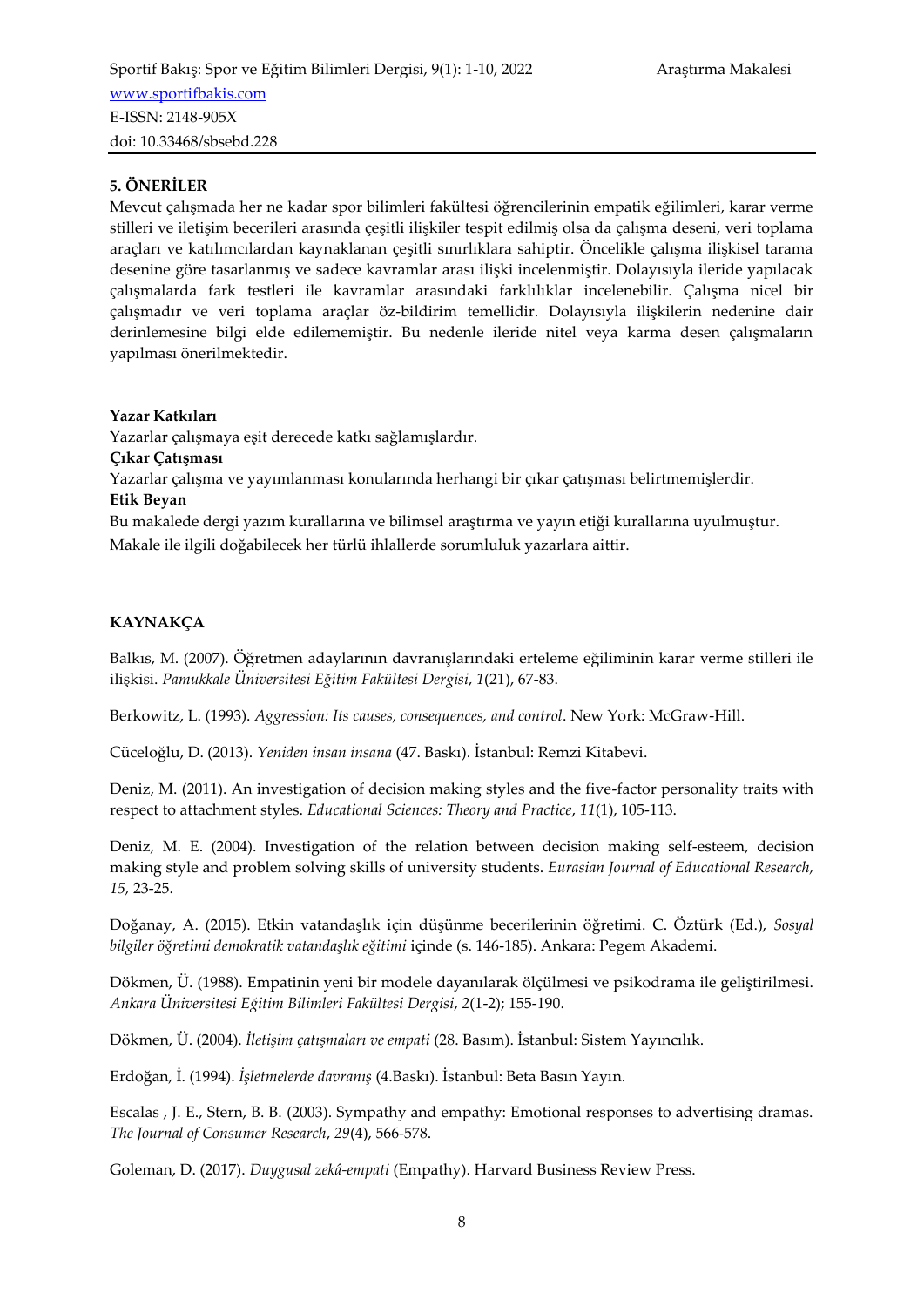Güçray, S. (2001). Ergenlerde karar verme davranışlarının öz saygı ve problem çözme becerileri algısı ile ilişkisi. *Çukurova Üniversitesi Sosyal Bilimler Enstitüsü Dergisi*, *8*(8), 106-121.

Gül, Ö. (2019). *Spor bilimleri fakültesi öğrencilerinin eleştirel düşünme eğilimleri, empatik eğilimleri ve karar verme düzeylerinin incelenmesi* (Yüksek Lisans Tezi). Hitit Üniversitesi Sağlık Bilimleri Enstitüsü, Çorum.

Günönü Kurt, S. (2019). *Sınıf öğretmeni adaylarının iletişim becerileri ile empatik eğilim düzeyleri arasındaki ilişki* (Yüksek Lisans Tezi). Pamukkale Üniversitesi Eğitim Bilimleri Enstitüsü, Denizli.

Işık, U., & Cengiz, R. (2018). Doğa kulüplerine üye bireylerin zaman yönetimi ve karar verme stillerinin incelenmesi. *Spormetre Beden Eğitimi ve Spor Bilimleri Dergisi*, *16*(2), 25-35.

Katman, H. A. (2010). *Okul yöneticilerinin empatik eğilimlerinin incelenmesi: Isparta il merkezi örneği* (Yüksek Lisans Tezi). Süleyman Demirel Üniversitesi Sosyal Bilimler Enstitüsü, Isparta.

Kıratlı, E. (2015). *Tenis hakemlerinin karar verme stilleri ve empatik eğilim düzeylerinin karşılaştırılmalı olarak değerlendirilmesi* (Doktora Tezi). Marmara Üniversitesi, Sağlık Bilimleri Enstitüsü, İstanbul.

Korkut-Owen, F., & Bugay, A. (2014). İletişim becerileri ölçeği'nin geliştirilmesi: Geçerlik ve güvenirlik çalışması. *Mersin Üniversitesi Eğitim Fakültesi Dergisi*, *10*(2), 51-64.

Lunenburg, F. C., & Ornstein, A. C. (1991). *Educational administiration concepts and practice* (2nd Edition). California: Wadsworth Publishing Company.

Mutlu, T. O., Şentürk, H. E., Zorba, E. (2014). Üniversite öğrencisi tenisçilerde empatik eğilim ve iletişim becerisi. *International Journal of Sport Culture and Science, 2*(1), 129-137.

Öğüt, N., Karakoç, E., & Ghiasee, A. (2022). An empirical study on determining the communication and empathy skill levels of healthcare professionals. *Konuralp Medical Journal*, *14*(1), 35-41. DOI: 10.18521/ktd.951443

Özcan, H. (2012). Hemşirelerin empatik eğilim ve empatik becerileri: Gümüşhane örneği. *Gümüşhane Üniversitesi Sağlık Bilimleri Dergisi*, *1*(2), 60-68.

Pekdoğan, S. (2015). Karar verme stilleri araştırmaları: 2009-2013 yılları arasındaki yüksek lisans tezlerinin incelenmesi. *International Journal of Social Science*, *34,* 321-331.

Phillips, S., Myrna, F., Nicholas, P., & Peter, K. (1985). A factor analytic investigation of career decision-making styles. *Journal of Vocational Behavior*, *26*, 106-115.

Piji Küçük, D. (2011). *Müzik öğretmeni adaylarının empatik eğilimleri ile iletişim becerileri arasındaki ilişkinin incelenmesi.* 2. International Conference on New Trends in Education and Their Implications.

Rehber, E., & Atıcı, M. (2009). İlköğretim ikinci kademe öğrencilerinin empatik eğilim düzeylerine göre çatışma çözme davranışlarının incelenmesi. *Çukurova Üniversitesi, Sosyal Bilimler Enstitüsü Dergisi, 18*(1), 323–342.

Saygılı, G., Kırıktaş, H., & Gülsoy, T. H. (2015). Bazı değişkenlere göre öğretmenlerin empatik eğilim düzeyleri. *Bartın Üniversitesi Eğitim Fakültesi Dergisi, 4*(1), 73-82.